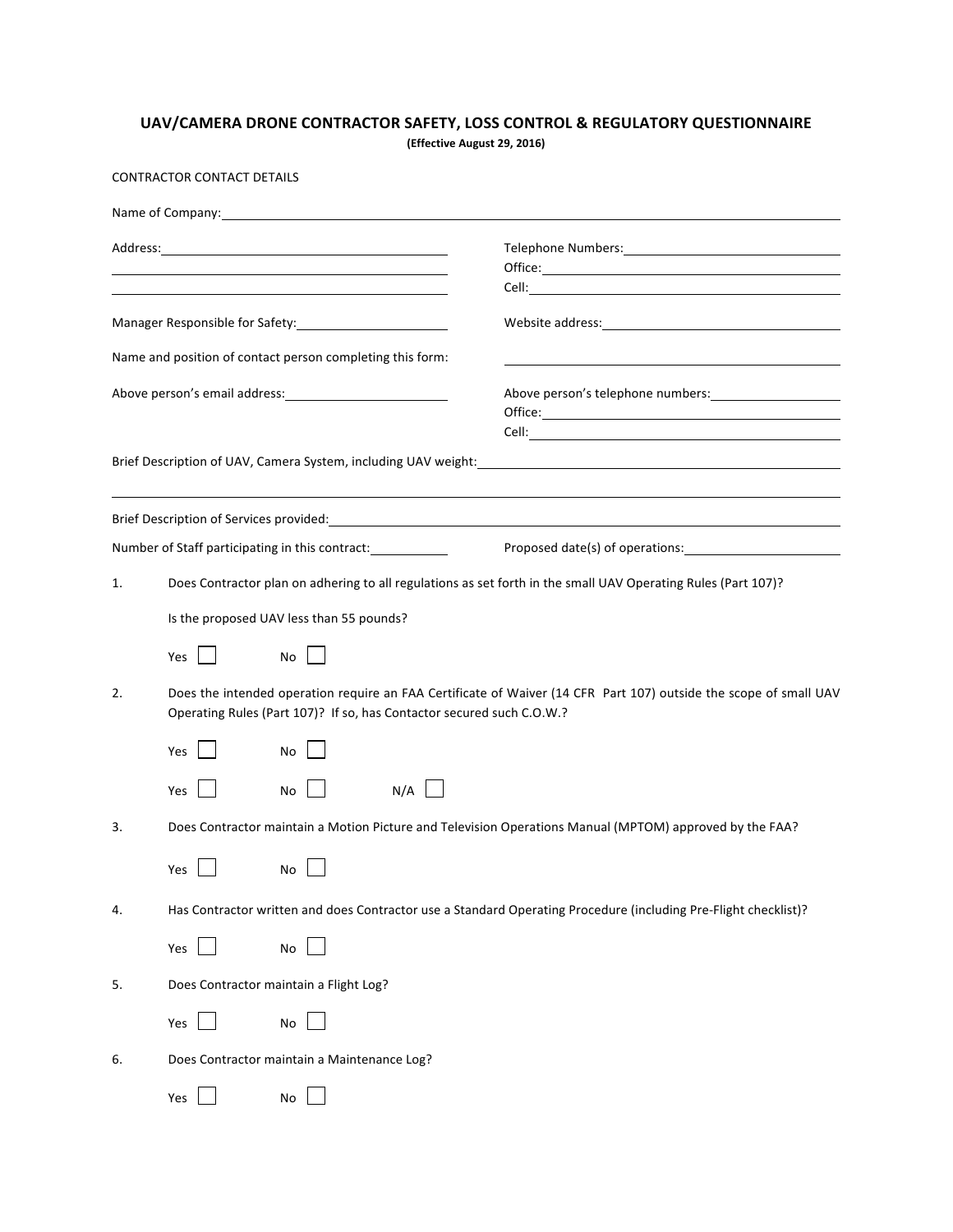| 7.  | Has Contractor ever had insurance denied or cancelled?                                                                                                    |  |  |  |  |  |
|-----|-----------------------------------------------------------------------------------------------------------------------------------------------------------|--|--|--|--|--|
|     | Yes<br>No                                                                                                                                                 |  |  |  |  |  |
| 8.  | Does Contractor carry the required general liability insurance (min \$1 mm)? Contractor must be able to name TCU as<br>additional insured on this policy. |  |  |  |  |  |
|     | Yes<br>No                                                                                                                                                 |  |  |  |  |  |
| 9.  | Does Contractor intend to use an F.A.A. Licensed Remote Pilot-In-Command?                                                                                 |  |  |  |  |  |
|     | Yes<br>No                                                                                                                                                 |  |  |  |  |  |
|     | Remote Pilot(s)-In-Command Name(s)<br>Remote Pilot(s) Certificate Number                                                                                  |  |  |  |  |  |
|     | 1)                                                                                                                                                        |  |  |  |  |  |
|     | 2)<br>3)                                                                                                                                                  |  |  |  |  |  |
| 10. | Have all proposed UAV Pilot-In-Command complete the FAA aeronautical knowledge test or online Part 107 training<br>course?                                |  |  |  |  |  |
|     | No l<br>Yes                                                                                                                                               |  |  |  |  |  |
|     | Comments: <u>comments:</u>                                                                                                                                |  |  |  |  |  |
|     |                                                                                                                                                           |  |  |  |  |  |
| 11. | Are the Remote Pilot(s)-In-Command assigned to this contract employees or independent contractors?                                                        |  |  |  |  |  |
|     | Independent Contractors  <br>Employes                                                                                                                     |  |  |  |  |  |
| 12. | Are Contractor's UAVs registered with the FAA? Registration required for all UAV's weighing between 0.55 lbs and 55<br>lbs.                               |  |  |  |  |  |
|     | Yes $\Box$                                                                                                                                                |  |  |  |  |  |
| 13. | Please described Contractor's level of qualification and experience in similar operations (please feel free to attach<br>additional information):         |  |  |  |  |  |
|     |                                                                                                                                                           |  |  |  |  |  |
|     |                                                                                                                                                           |  |  |  |  |  |
|     |                                                                                                                                                           |  |  |  |  |  |
| 14. | Does contractors use a visual observer for:                                                                                                               |  |  |  |  |  |
|     | All Shoots $\Box$<br>Some Shoots<br>No Shoots                                                                                                             |  |  |  |  |  |
|     |                                                                                                                                                           |  |  |  |  |  |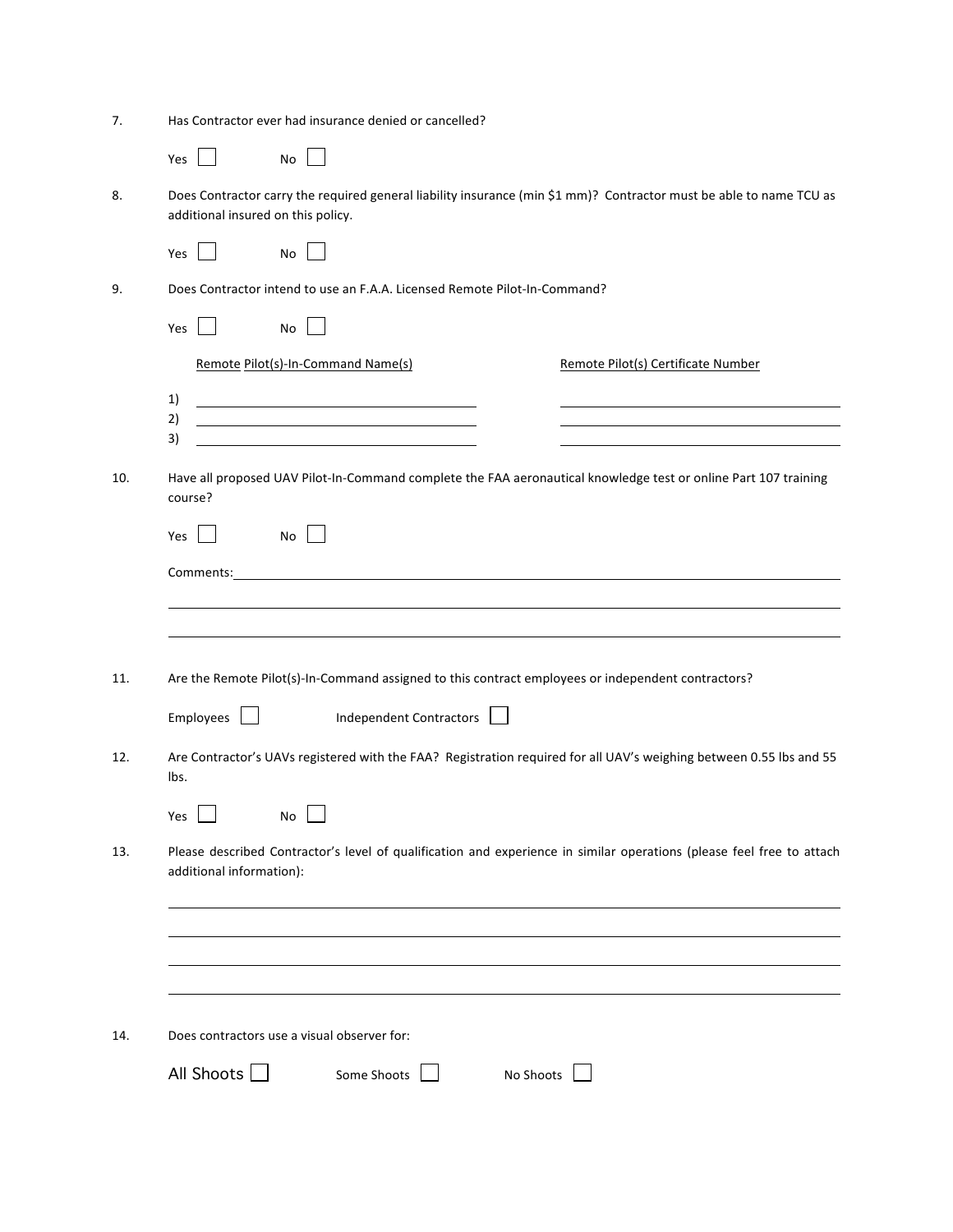| 15. | Please provide information on your arrangements for reporting, recording and investigating accidents and incidents:                                                                                                            |  |  |  |  |  |
|-----|--------------------------------------------------------------------------------------------------------------------------------------------------------------------------------------------------------------------------------|--|--|--|--|--|
|     |                                                                                                                                                                                                                                |  |  |  |  |  |
|     |                                                                                                                                                                                                                                |  |  |  |  |  |
| 16. | Has this Contractor or any company employee (including Pilots) been the subject of an FAA enforcement action?                                                                                                                  |  |  |  |  |  |
|     | Yes<br>No                                                                                                                                                                                                                      |  |  |  |  |  |
|     | If yes, please provide details of any enforcement action including FAA license suspensions, reportable incidents or<br>accidents.                                                                                              |  |  |  |  |  |
|     |                                                                                                                                                                                                                                |  |  |  |  |  |
| 17. | Does Contractor belong to a recognized trade/industry association promoting education and safety in UAV<br>operations?                                                                                                         |  |  |  |  |  |
|     | No<br>Yes                                                                                                                                                                                                                      |  |  |  |  |  |
|     | Organizations:                                                                                                                                                                                                                 |  |  |  |  |  |
|     | Other Information: The contract of the contract of the contract of the contract of the contract of the contract of the contract of the contract of the contract of the contract of the contract of the contract of the contrac |  |  |  |  |  |
| 18. | Is there any other information Contractor wishes to supply which you believe is relevant?                                                                                                                                      |  |  |  |  |  |
|     | Yes<br><b>No</b><br>$\sim$                                                                                                                                                                                                     |  |  |  |  |  |
|     | Supporting information attached/enclosed?                                                                                                                                                                                      |  |  |  |  |  |
|     | Yes<br>No                                                                                                                                                                                                                      |  |  |  |  |  |